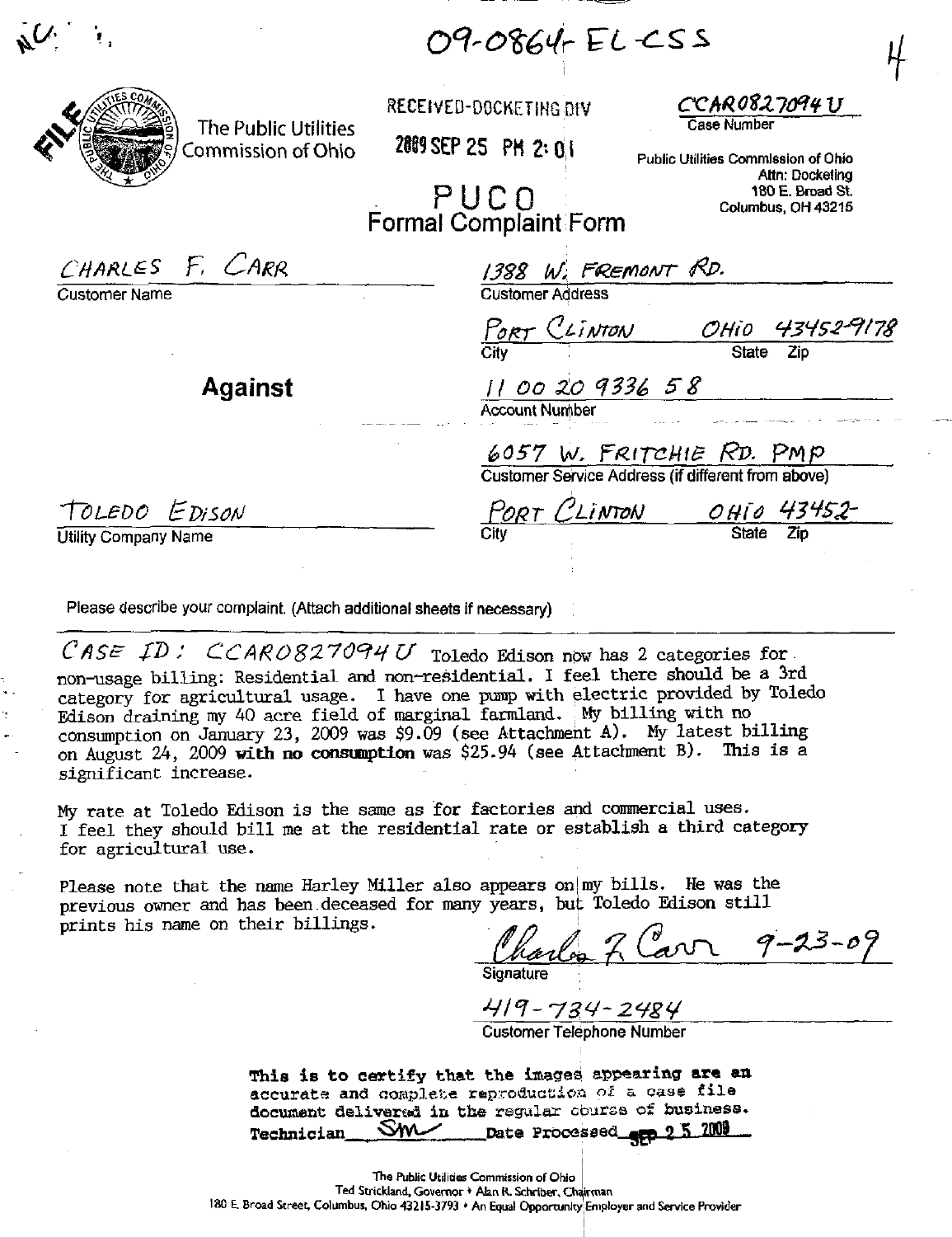|                              | ATTACHMENT A<br>Case ID # CCAR08270940                      |                                   |                 |            |
|------------------------------|-------------------------------------------------------------|-----------------------------------|-----------------|------------|
|                              |                                                             |                                   |                 |            |
|                              |                                                             |                                   |                 |            |
|                              |                                                             |                                   |                 |            |
|                              |                                                             |                                   |                 |            |
|                              |                                                             | Account Number: 11 00 20 9336 5 8 |                 | Page 1 of  |
| ToledoEdison                 | <b>January 23, 2009</b>                                     |                                   |                 | T18        |
| A FirstEnergy Company        |                                                             | <b>Bill for: HARLEY MILLER</b>    |                 |            |
|                              |                                                             | <b>CHARLES F CARR</b>             |                 |            |
|                              |                                                             | 6057 W FRITCHIE RD PMP            |                 |            |
|                              |                                                             | PORT CLINTON OH 43452             |                 |            |
| <b>Billing Period:</b>       | Dec 24 to Jan 22, 2009 for 30 days                          |                                   |                 |            |
| <b>Bill Based On:</b>        | Next Reading Date: On or about Feb 20, 2009                 |                                   |                 |            |
|                              | <b>Actual Meter Reading</b>                                 |                                   |                 |            |
|                              | <b>Prorated Bill</b>                                        |                                   |                 |            |
|                              |                                                             |                                   |                 |            |
|                              |                                                             | General Service Gs-14             |                 |            |
|                              | <b><i>Contains and the state of the Account Summary</i></b> | 医后庭病 医牙根 風光                       | le virine       | Amount Due |
| Your previous bill was       |                                                             |                                   | 9.09            |            |
| Total payments/adjustments   | Balance at billing on January 23, 2009                      |                                   | $-9.09$<br>0.00 | 0.00       |
|                              |                                                             |                                   |                 |            |
| <b>Current Basic Charges</b> | Toledo Edison - Consumption                                 |                                   |                 | -9.09      |

 $\frac{9}{3}$ 

 $\bar{z}$ 

 $\frac{1}{2} \left( \frac{1}{2} \right)^2$ 

 $\hat{\mathbf{s}}_{ij}$ 

 $\bar{z}$ 

To avoid a 1.50% Late Payment Charge being added to your bill, please pay by the due date.

| Bill issued by:<br>Toledo Edison<br>PO Box 3638<br>Akron OH 44309-3638 | <b>A Teaching Common</b> | <b>Customer Service</b>        |  | 24-Hour Emergency/Outage Reporting<br>Payment Options | 1-800-447-3333<br>1-888-544-4877<br>1-800-995-0095<br>visit us on-line at www.firstenergycorp.com |
|------------------------------------------------------------------------|--------------------------|--------------------------------|--|-------------------------------------------------------|---------------------------------------------------------------------------------------------------|
| a shekarar 2007 - 2018 - 2029 Anii 2020                                |                          | <b>Change of the Committee</b> |  |                                                       |                                                                                                   |
|                                                                        |                          |                                |  |                                                       |                                                                                                   |
|                                                                        |                          |                                |  |                                                       |                                                                                                   |
|                                                                        |                          |                                |  |                                                       |                                                                                                   |
|                                                                        |                          |                                |  |                                                       |                                                                                                   |
|                                                                        |                          |                                |  |                                                       |                                                                                                   |
|                                                                        |                          |                                |  |                                                       |                                                                                                   |
|                                                                        |                          |                                |  |                                                       |                                                                                                   |

 $\cdot$ 

 $\mathcal{L}^{(1)}$ 

 $\cdot$  $\pm$   $\mathbf{f}$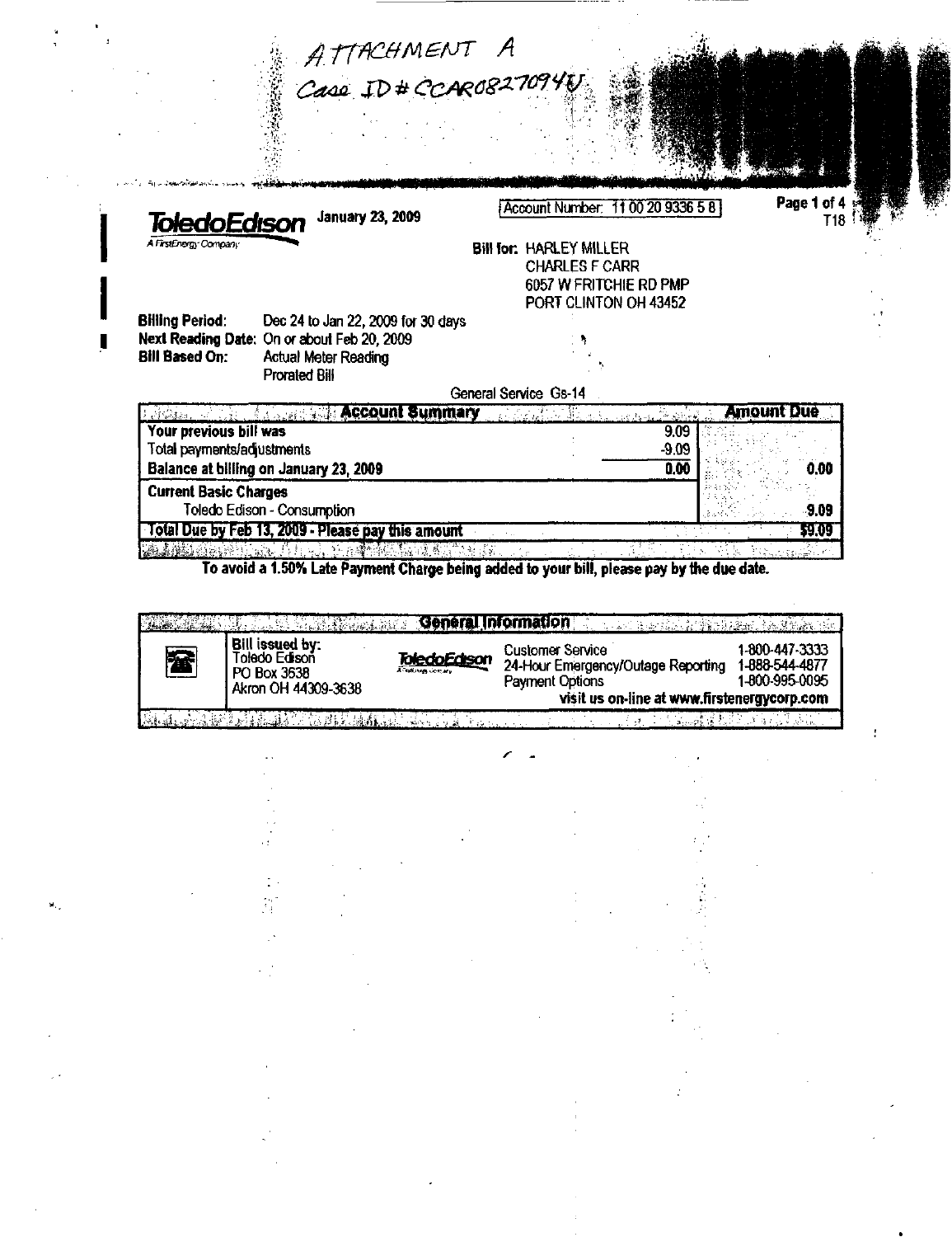|                                                                                                                                                                     | ATTACHMENT B<br>Case ID#CORO827094U                                                                                                                                                |
|---------------------------------------------------------------------------------------------------------------------------------------------------------------------|------------------------------------------------------------------------------------------------------------------------------------------------------------------------------------|
|                                                                                                                                                                     |                                                                                                                                                                                    |
| <b>August 24, 2009</b><br>ToledoEdison                                                                                                                              | Page 1 of 3<br>Account Number: 11:00 20 9336 5 8<br>T <sub>18</sub>                                                                                                                |
| A FirstEnorgy Company                                                                                                                                               | <b>Bill for: HARLEY MILLER</b><br><b>CHARLES F GARR</b><br>6057 W FRITCHIE RD PMP<br>PORT CLINTON OH 43452                                                                         |
| <b>Billing Period:</b><br>Jul 24 to Aug 21, 2009 for 29 days<br>Next Reading Date: On or about Sep 21, 2009<br><b>Bill Based On:</b><br><b>Actual Meter Reading</b> | <b>General Service Secondary</b>                                                                                                                                                   |
| A TARA TA LA TARA DE LA TARA<br>Your previous bill was<br>Total payments/adjustments                                                                                | 49.21<br>-49.21                                                                                                                                                                    |
| Balance at billing on August 24, 2009<br><b>Current Basic Charges</b><br>Toledo Edison - Consumption                                                                | 0.00<br>0. M<br>25.94                                                                                                                                                              |
| Total Due by Sep 14, 2009 - Please pay this amount<br>LAND LAND DE LAND TREAD DE                                                                                    | ★長 駅 3<br>STANDER TENNIS<br>VARDER N<br><b>RELATIVE</b><br>To avoid a 1.50% Late Payment Charge being added to your bill, please pay by the due date.                              |
|                                                                                                                                                                     | <b>Rometors</b> 33<br>t morter e<br>SHAKE MARKET                                                                                                                                   |
| <b>Bill issued by:</b><br>Toledo Edison<br>密<br>PO Box 3638<br>Akron OH 44309-3638                                                                                  | 1-800-447-3333<br><b>Customer Service</b><br>24-Hour Emergency/Outage Reporting 1-888-544-4877<br>1-800-995-0095<br>Payment Options<br>visit us on-line at www.firstenergycorp.com |

Reserved and property that the property of the property of the second second second **RANCH AN** 

 $\pmb{\ell}$ 

**EXAMPLE IN THE CONTACTOR OF A CONTACT PRODUCTION OF A REPORT OF A CONTACTOR OF A REPORT OF A REPORT OF A REPORT OF A**